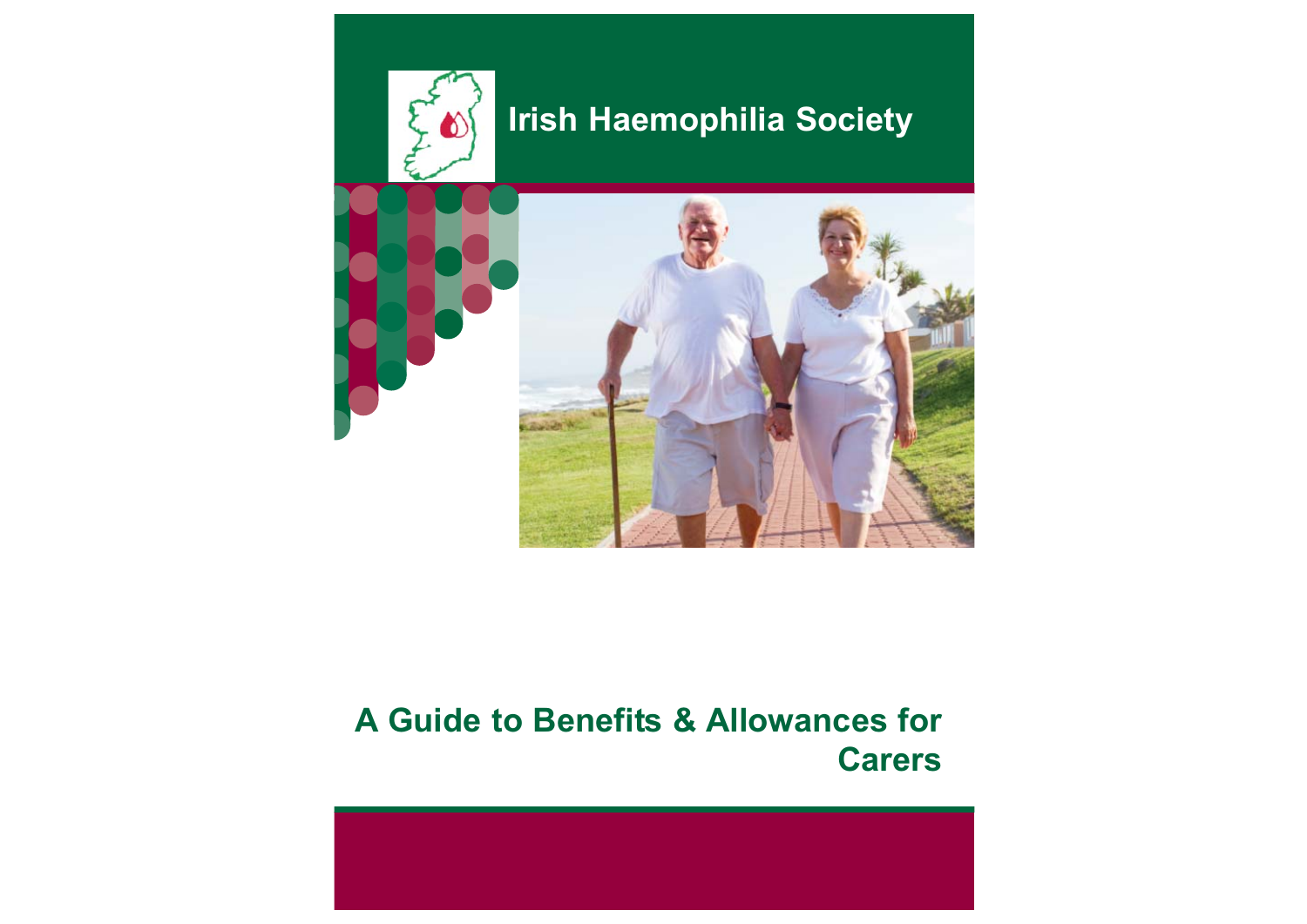## I**NTRODUCTION**

We have recently dealt with a relatively large number of queries from members of the Society in relation to benefits and allowances, and therefore felt the need to produce our own booklets on these subjects.

As a Carer, you may qualify for a carer's payment such as **Carer's Benefit**, which is based on PRSI (Pay Related Social Insurance) contributions, or **Carer's Allowance,** which is means tested. If you are receiving certain other social welfare payments and taking care of someone with a disability, you may be entitled to a **half-rate Carer's Allowance**. A **Domiciliary Care Allowance** is paid to people who take care of a child with certain conditions like haemophilia. Carers may also qualify for an annual **Respite Care grant,** which allows them to take a break from their caring duties. Carers can also take unpaid leave from work for up to two years to care for someone in need of care and attention. Don't forget you can contact Anne Duffy in our office on 01 6579900 if you have a query.

## **CONTENTS**

| <b>INTRODUCTION</b>                              | 2  |
|--------------------------------------------------|----|
| <b>CARER'S BENEFIT</b>                           | 4  |
| <b>CARER'S ALLOWANCE</b>                         | 5  |
| <b>HALF-RATE CARER'S ALLOWANCE</b>               | 6  |
| DOMICILIARY CARE ALLOWANCE                       | 7  |
| <b>RESPITE CARE GRANT</b>                        | 8  |
| <b>HOMEMAKER'S YEARS CREDIT &amp; TAX RELIEF</b> | 9  |
| <b>CARER'S LEAVE</b>                             | 10 |
| <b>SOME USEFUL CONTACT INFORMATION</b>           | 11 |



*Produced in 2010*

**PAGE**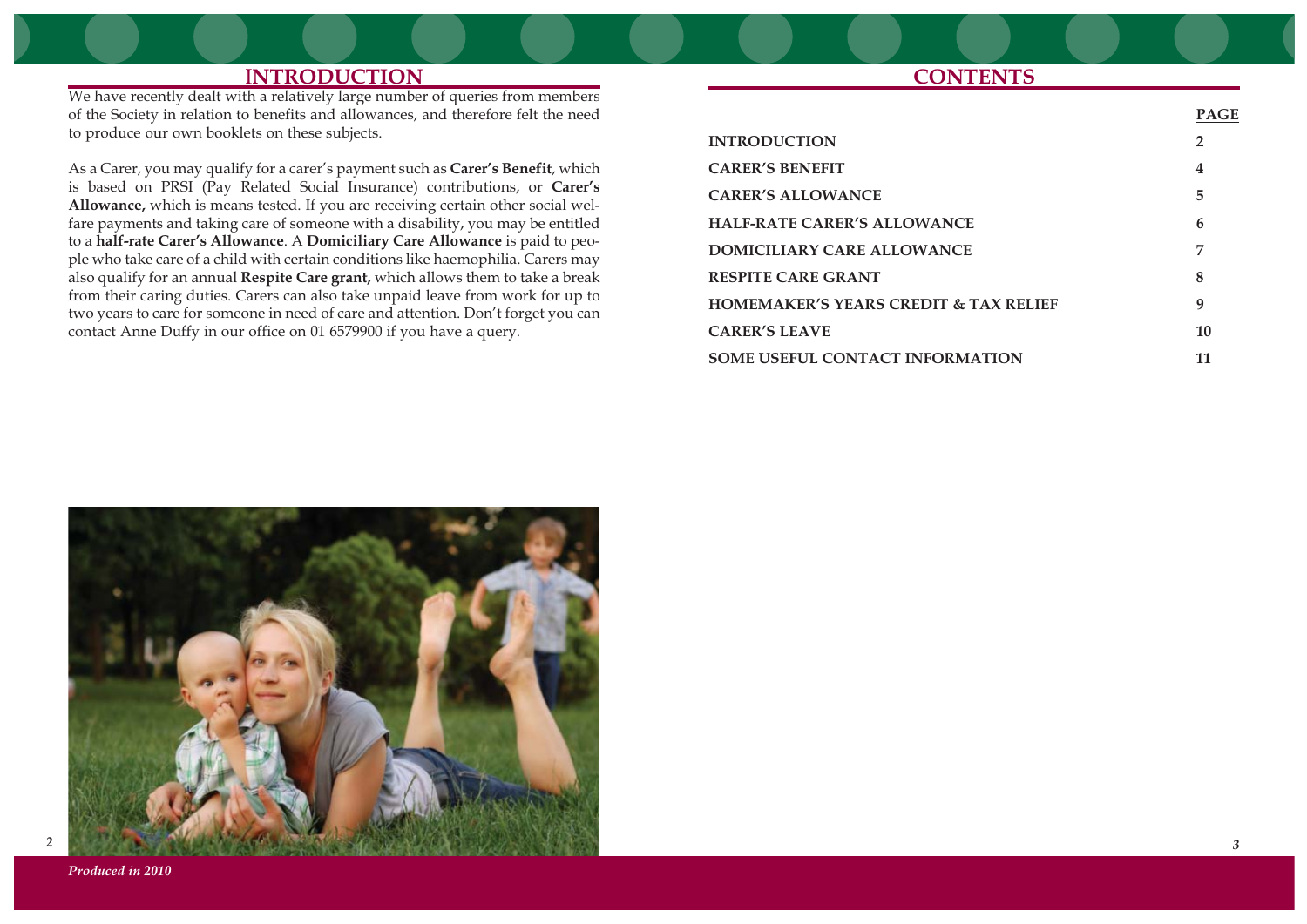## **CARER'S BENEFIT**

This is a short-term payment made to insured people who leave employment temporarily to care for someone who needs full-time care.

#### **How to qualify for Carer's Benefit:**

You must have 156 PRSI paid contributions in Class A, B, C, D, E or H **and**

- •39 contributions paid in the relevant tax year **or**
- • 39 contributions paid in the 12 months immediately before the start of Carer's Benefit **or**
- • 26 contributions paid in the relevant tax year **and** 26 paid in the relevant tax year prior to that.
- • The relevant tax year is the second last complete tax year before the year in which you make your claim. For claims made in 2010, the relevant tax year is 2008.
- • You must leave employment (of at least 32 hours a fortnight) to look after someone with a disability in need of full time care. You must have worked for at least eight weeks in the six month period prior to becoming a full time carer. If you are self employed and paying Class S PRSI contributions, you are not eligible for Carer's Benefit.

### **How long does Carer's Benefit last?**

- • It is paid for up to 24 months and increases are paid for qualified children.
- • If you are caring for more than one person, you are entitled to an additional 50% of the payment.
- • You can do limited work while in receipt of Carer's Benefit in the same way as for Carer's Allowance. The maximum weekly earnings for anyone who works part time or who is self employed is €332.50.

## **CARER'S ALLOWANCE**

This is a **long term** means tested payment for people on low income who are looking after someone in need of full time care because of age, certain illnesses, physical or learning disability.

#### **How to qualify for Carer's Allowance you must:**

- Be aged 18 or over and satisfy both a means test and a habitual residence test.
- • Live with the person you are looking after, or be providing full time care and attention if the person is not living with you.
- • The person you are caring for must be aged 16 or over, require full time care and attention for at least 12 months (medical certification is required). They can be under the age of 16 if a Domiciliary Care Allowance is being paid.
- • Carers who are providing full time care to more than one person, receive an additional payment of up to 50% of the maximum personal rate.
- • If you are aged over 66 and satisfy the conditions, you may still receive Carer's Allowance. If you are over the age of 80, you are entitled to an over 80's increase on top of your payment.

### **Income Disregards:**

The first €332.50 per week of your income is disregarded when your entitlement is calculated (whether from employment or self employment, capital or occupational pension). The disregard for a couple is  $€665$ .

#### **Working:**

•

- • You can work outside the home for up to 15 hours a week or engage in limited self employment in the home, while receiving Carer's Allowance. Approval is required from the Department of Social and Family Affairs and your income is assessed as means (see disregards above).
- • You may work part time as a home help for the Health Service Executive for up to 15 hours a week. This income is not assessed as means.
- • You may also attend an educational or training course or take up voluntary work for up to 15 hours per week. If the person you care for is attending a non-residential course of rehabilitation training or an approved non-residential day care centre, this will not affect your Carer's Allowance.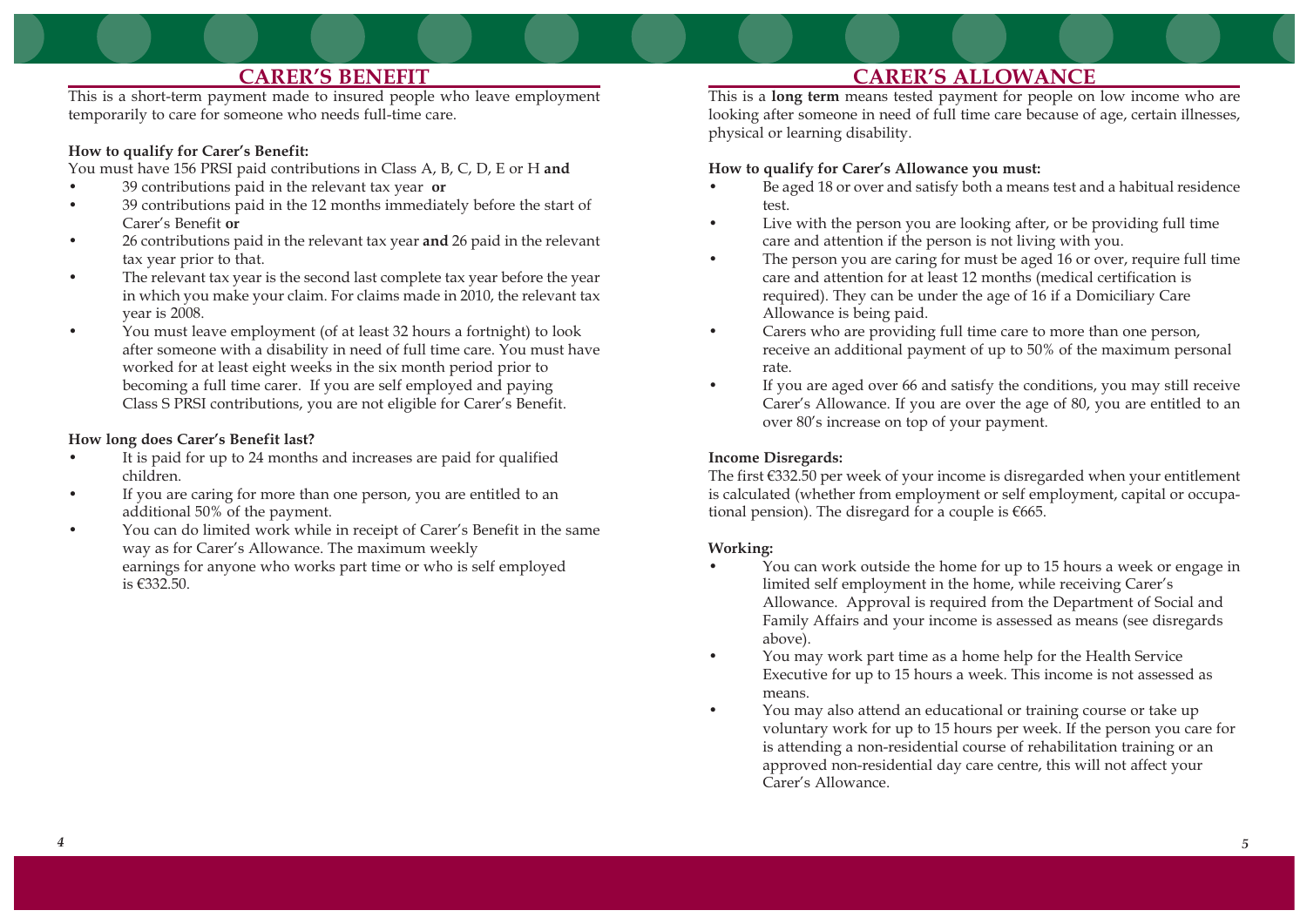# **HALF-RATE CARER'S ALLOWANCE**

- • If you are getting certain social welfare payments in your own right, you may keep your main payment **and** get an extra half-rate Carer's Allowance. These payments include disability payments – although you must meet the criteria for caring and be fit to care.
- • Half-rate Carer's Allowance is not payable with Jobseeker's Benefit or Allowance, Back to Work Allowance, or Supplementary Welfare Allowance.
- • If you are being claimed for as a qualified adult on your spouse or partner's social welfare payment (with the exception of Supplementary Welfare Allowance) and you are providing full time care to another person, you may apply for half rate Carer's Allowance and retain your current increase for a Qualified Adult in full.



*6*

## **DOMICILIARY CARE ALLOWANCE**

This is a monthly payment made to the parent or carer of a child with certain conditions. In some cases this may apply to the parents or a carer of a child with severe haemophilia.

#### **How long does Domiciliary Care Allowance last?**

- • This allowance is paid until the child reaches 16 (then the child may qualify for Disability Allowance in his/her own right).
- • The allowance is not paid if a child is living in institutional care. A reduced payment in respect of time spent at home for holidays is paid for a child who normally lives in a special school or institution.
- • You may get a half rate payment if your child is in residential care Monday to Friday and goes home at weekends.
- • While getting a Domiciliary Care Allowance, you may also be eligible for Carer's Allowance or Carer's Benefit and a Respite Care Grant.

### **How to apply**

To apply, fill in a Domiciliary Care Allowance form or text "FORM DCA" followed by your name and address to 51909 (standard text rates apply). You can obtain an application form in your Social Welfare Local Office or Citizens Information Centre. You should complete Parts 1 to 5 of the application form and have your child's GP complete parts 6 and 7.

#### **To ensure that the Medical Assessor has all of the relevant information required please make sure that:**

- • You complete Part 4 of the application form where you outline the additional care and attention the child requires.
- •Part 6 and Part 7 is completed by your child's GP **and**
- • That you attach any reports or assessments related to your child's disability from the Consultant Paediatric Haematologist.

## **Where to apply**

### **Domiciliary Care Allowance**

Social Welfare Services Office Department of Social and Family Affairs College Road Sligo **Lo-call: 1890 500 000 Website: www.welfare.ie**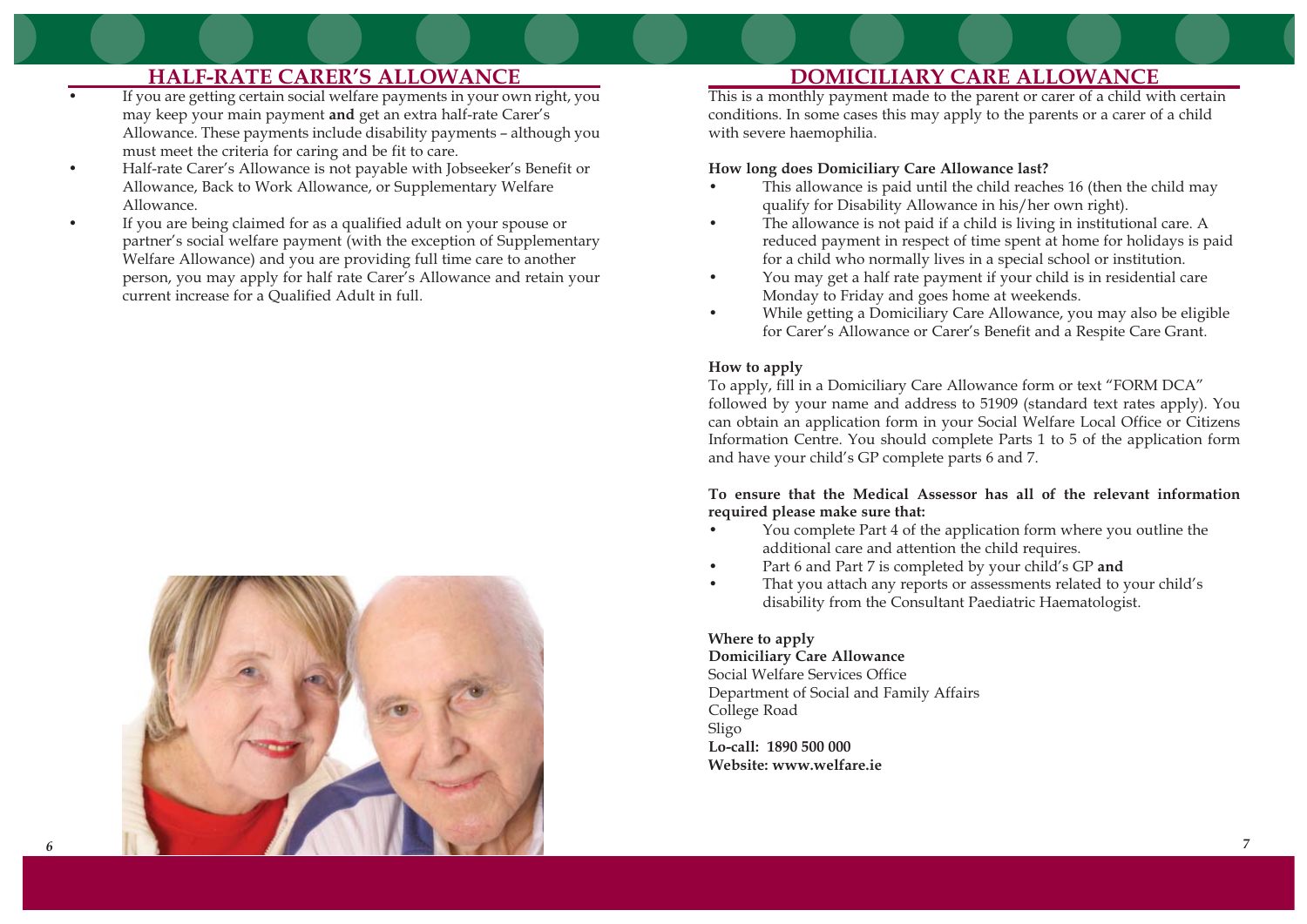## **RESPITE CARE GRANT**

- •This grant of  $E1,700$  is paid automatically by the Department of Social and Family Affairs in June each year to all carers getting Carer's Benefit, Carer's Allowance or caring for someone who gets Constant Attendance Allowance.
- • Payable also, to those who are providing full time care to an older person or a person with a disability, regardless of the carer's means. The carer must not be working outside the home for more than 15 hours per week or getting an unemployment payment. The grant is paid for each person being cared for.
- • You do not need to apply for it, if you are automatically entitled to receive the Respite Care Grant. If you received the grant in the last year, the Department will contact you to verify that you still qualify for payment.
- •In some cases, you can apply for the grant retrospectively.

## **HOMEMAKER'S YEARS CREDIT & TAX RELIEF**

#### **HOMEMAKER'S YEARS CREDIT**

- If you gave up work to care full time for a child under the age 12 or an incapacitated child (over age 12), or an adult who needs full time care or attention, you may be able to avail of the Homemaker's Scheme.
- The years spent working in the home (since April 1994 when this provision was introduced) are disregarded when calculating your average yearly PRSI contributions for pension purposes.



#### **TAX RELIEF**

•

•

 $\bullet$ 

- •If you employ a carer, you may be able to claim a tax allowance.
- A tax credit is available for a spouse who works in the home caring for a person with a permanent disability.



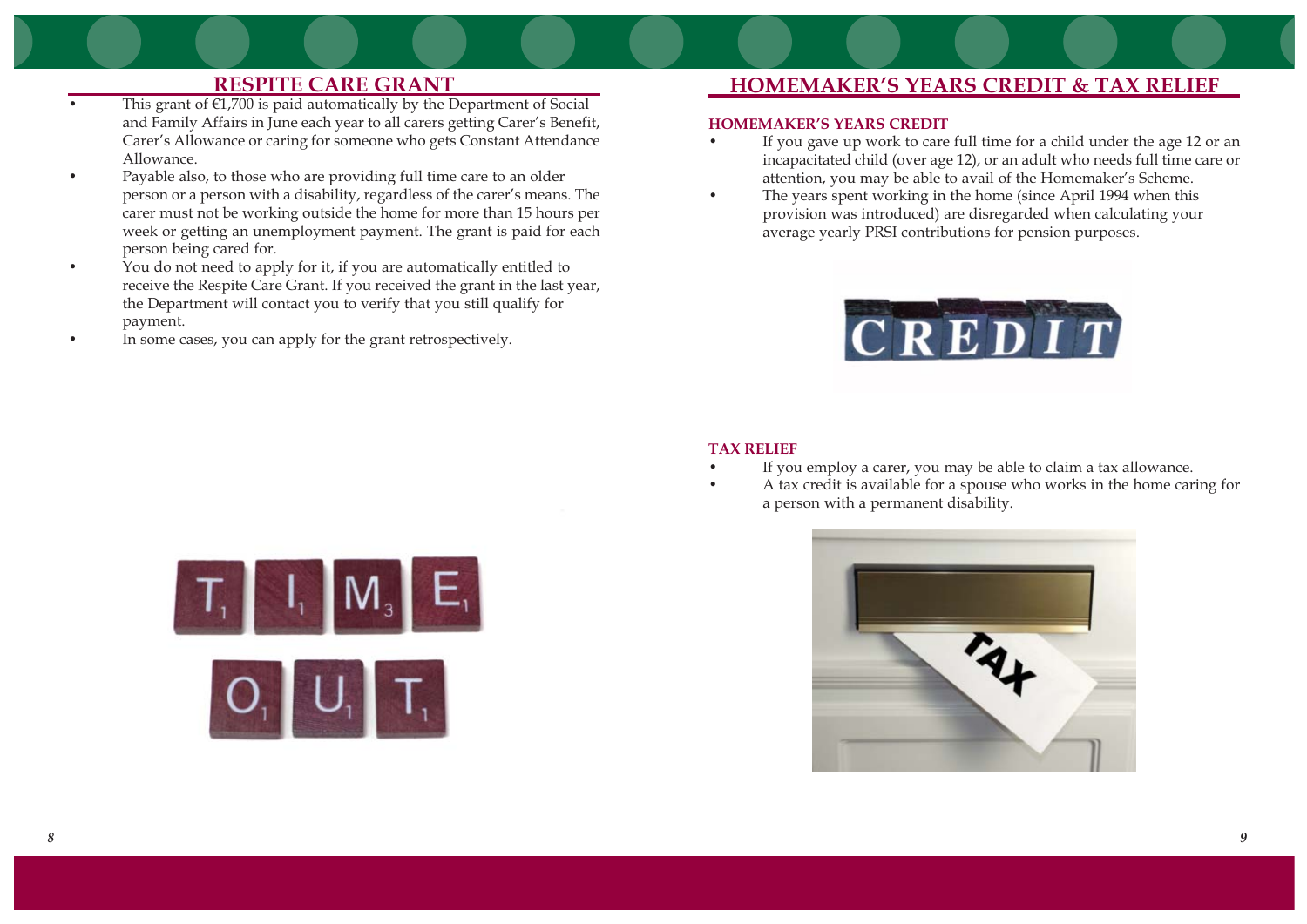## **CARER'S LEAVE**

This may entitle you to take temporary unpaid leave from employment to care for someone who needs full time care.

#### **How to qualify for Carer's Leave:**

- • Under the Carer's Leave Act employees can take leave to care for an incapacitated person while preserving their employment rights.
- • You must have worked for your employer for a continuous period of at least one year. The leave is unpaid but you may qualify for Carer's Benefit.
- • You are entitled to Carer's Leave credits (credited PRSI contributions) for each week taken of Carer's Leave, if you do not get Carer's Benefit or Allowance.

#### **How long does Carer's Leave last?**

- • To enable you to give full time care and attention to an incapacitated person who needs such care, you are entitled to a maximum of 104 weeks of leave. You may take the leave in one block or broken up into shorter periods.
- • 13 weeks is the minimum period that you can take, unless your employer agrees otherwise. If two people live together and both require full time care, you can take leave for both people, but the total leave cannot exceed 208 weeks.



# **SOME USEFUL CONTACT INFORMATION**

**Domicilary Care Allowance Social Welfare Services Office** Dept of Social and Family Affairs College Road Sligo **Lo-call: 1890 500 00**

**Carer's Allowance/ Carer's Benefit Section**  Social Welfare Services Ballinalee Road Longford **Tel: (043) 334 0000 or (01) 704 3000 Lo-call: 1890 92 77 70**

**Respite Care Grant Section** PO Box 10085 Dublin 2 **Tel: (01) 673 2222**

#### **Carers Association**

Market Square Tullamore Co. Offaly **Tel: (057) 932 2920 Email: info@carersireland.com www.carersireland.com**

**National Employment Rights Authority**

Employment Rights Information Unit Government Buildings O'Brien Road Carlow **Lo-call: 1890 80 80 90 Website: www.employmentrights.ie**

**Caring For Carers** Carmody Street Business Park Ennis Co. Clare **Tel: (065) 686 6515 Email: support@caringforcarers.org**

**You can find more information on benefits, allowances and entitlements at your local Citizens Information Centre or on www.citizensinformation.ie Lo-call: 1890 777 121, Monday to Friday from 9am to 9pm.**

*[Information in this booklet has been taken from the Citizens Information Website] 10 11*